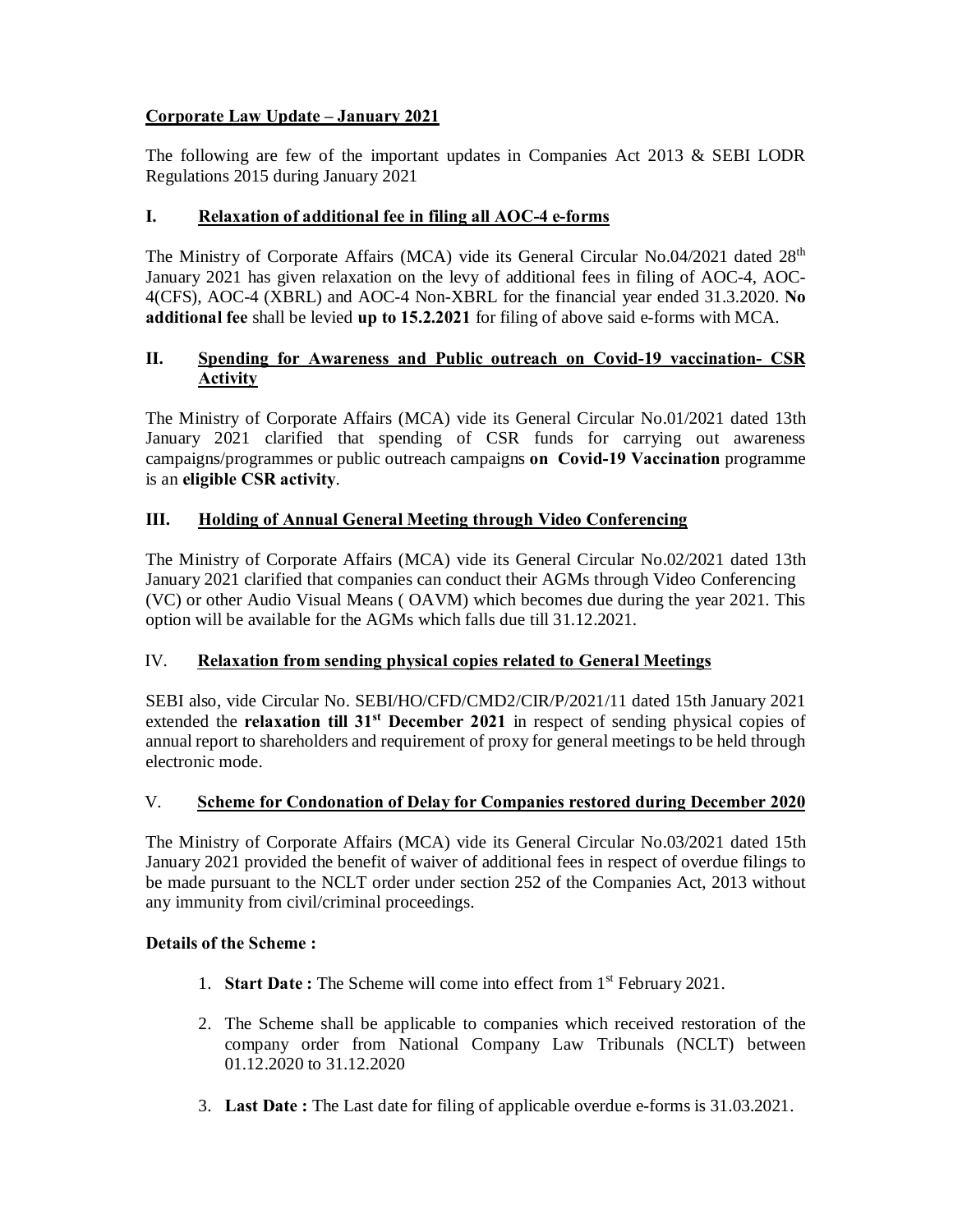4. **Applicability :** The Scheme is applicable to all e-forms except for e-forms related to Increase in Authorised Capital ( SH-7) & all Charge related forms.( CHG-1, CHG-4, CHG-8 & CHG-9)

#### VI. **CFSS-2020 e form is available for filing**

The CFSS-2020 e-form is available from  $16<sup>th</sup>$  January 2021 for filing to get the immunity certificate from the concerned Registrar of Companies. The details of SRNs filed using the CFSS scheme to be updated in this form and filed. As per the General Circular No.12/2020 dated 30th March 2020 on CFSS-2020 the application for Immunity to be filed by the companies which filed various e-forms under the Company Fresh Start Scheme-2020 ( CFSS-2020) **within 6 months** from the closure of the scheme. So, the due date to complete filing of CFSS-220 form will be on or before  $30/06/2021$ , i.e. six months from  $31<sup>st</sup>$  December 2020.

#### VII. **Relaxation in Procedural Matters – Issues & Listing**

SEBI, vide Circular No. SEBI/HO/CFD/DIL1/CIR/P/2021/13 dated 19<sup>th</sup> January 2021 **extended** the **relaxation** in respect of one time relaxations from strict enforcement of certain Regulations of SEBI (Issue of Capital and Disclosure Requirements) Regulations, 2018, pertaining to Rights Issue opening **up to March 31, 2021** provided the issuer along with the Lead Manager(s) shall continue to comply with point (v) of the SEBI Circular No.SEBI/HO/CFD/DIL2/CIR/P/2020/78 dated May 06, 2020.

As per this relaxation, the companies can use applicable electronic modes like digital signature in documents, service of the abridged letter of offer, application form and other issue material to shareholders may be undertaken by electronic transmission as already provided under Regulation 77(2) of the ICDR Regulation.

#### VIII. **Companies (Corporate Social Responsibility Policy) Amendment Rules, 2021**

G.S.R.  $40(E)$  dated  $22<sup>nd</sup>$  January 2021  $\hat{o}$  In exercise of the powers conferred by section 135 and sub-sections (1) and (2) of section 469 of the Companies Act, 2013 (18 of 2013), the Central Government hereby makes the rules further to amend the Companies (Corporate Social Responsibility Policy) Rules, 2014.

The key changes in CSR Rule are

- (i) for doing CSR activity through some other entity then such other entity should have got CSR Registration Number by filing e-form CSR-1 with MCA. This is applicable from **1.4.2021.** This condition will not be applicable for any ongoing projects already commenced and yet to be completed.
- (ii) The Board Report for the year ended 31.3.2021 onwards to contain the details related to the CSR activities as per the format given in Annexure - II.

The table below also captures further changes made in the amendments. All other existing rules remain the same.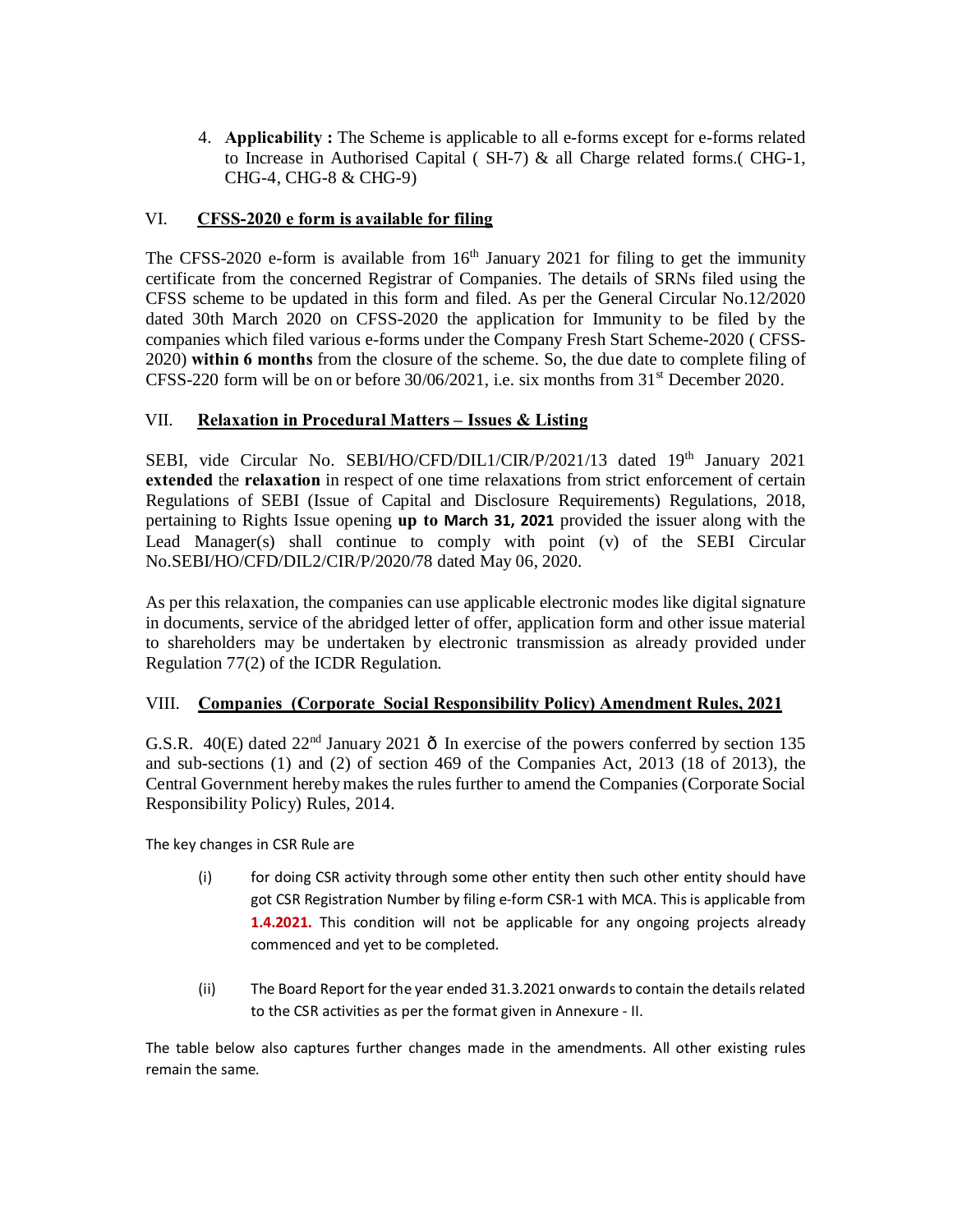| Sl.No        | Old Rule                                                                                                                                                                                                                                                                                                                                                                                                                                                                                                                                                                                          | Amended Rule                                                                                                                                                                                                                                                                                                                                                                                                                                                                                                                                                                                                                                                                                                                                                                                                                                                                                                                                                                                                                                                                                                                                                                                                                               |  |
|--------------|---------------------------------------------------------------------------------------------------------------------------------------------------------------------------------------------------------------------------------------------------------------------------------------------------------------------------------------------------------------------------------------------------------------------------------------------------------------------------------------------------------------------------------------------------------------------------------------------------|--------------------------------------------------------------------------------------------------------------------------------------------------------------------------------------------------------------------------------------------------------------------------------------------------------------------------------------------------------------------------------------------------------------------------------------------------------------------------------------------------------------------------------------------------------------------------------------------------------------------------------------------------------------------------------------------------------------------------------------------------------------------------------------------------------------------------------------------------------------------------------------------------------------------------------------------------------------------------------------------------------------------------------------------------------------------------------------------------------------------------------------------------------------------------------------------------------------------------------------------|--|
| $\mathbf{1}$ | Rule - 2<br>"Administrative overheads" - Not<br>defined                                                                                                                                                                                                                                                                                                                                                                                                                                                                                                                                           | Rule - 2<br>1(b) shall include - "Administrative<br>overheads"<br>the<br>means<br>expenses<br>incurred by the company for 'general<br>management and administration' of<br>Corporate<br>Social<br>Responsibility<br>functions in the company but shall not<br>include the expenses directly incurred<br>for the designing, implementation,<br>monitoring,<br>and evaluation<br>of<br>a<br>particular Corporate<br>Social<br>Responsibility project or programme;                                                                                                                                                                                                                                                                                                                                                                                                                                                                                                                                                                                                                                                                                                                                                                           |  |
| 2.           | (c) "Corporate Social Responsibility<br>(CSR)" means and includes but is not<br>limited to :-<br>(i) Projects or programs relating to<br>activities areas or subjects specified in<br>Schedule VII to the Act; or<br>(ii) Projects or programs relating to<br>activities undertaken by the board of<br>directors of a company (Board) in<br>pursuance of recommendations of the<br>CSR Committee of the Board as per<br>declared CSR Policy of the company<br>subject to the condition that such policy<br>will 2[include activities, areas or subjects]<br>specified in Schedule VII of the Act. | (d) "Corporate Social Responsibility<br>(CSR)" means the activities undertaken<br>by a Company in pursuance<br>of its statutory obligation laid down in<br>section 135 of the Act in accordance<br>with the provisions<br>contained in these rules, but shall not<br>include the following, namely:-<br>(i) activities undertaken in pursuance of<br>normal course of business of the<br>company:<br>Provided that any company engaged in<br>research and development activity of<br>new vaccine,<br>drugs and medical devices in their<br>normal<br>of business<br>course<br>may<br>undertake research and<br>development activity of new vaccine,<br>drugs and medical devices related to<br>COVID-19 for<br>financial years 2020-21, 2021-22, 2022-<br>23 subject to the conditions that<br>(a) such research and development<br>activities shall be carried out in<br>collaboration with any<br>of the institutes or organisations<br>mentioned in item (ix) of Schedule VII<br>to the Act;<br>(b) details of such activity shall be<br>disclosed separately in the Annual<br>report on CSR<br>included in the Board's Report;<br>(ii) any activity undertaken by the<br>company outside India except for<br>training of Indian sports |  |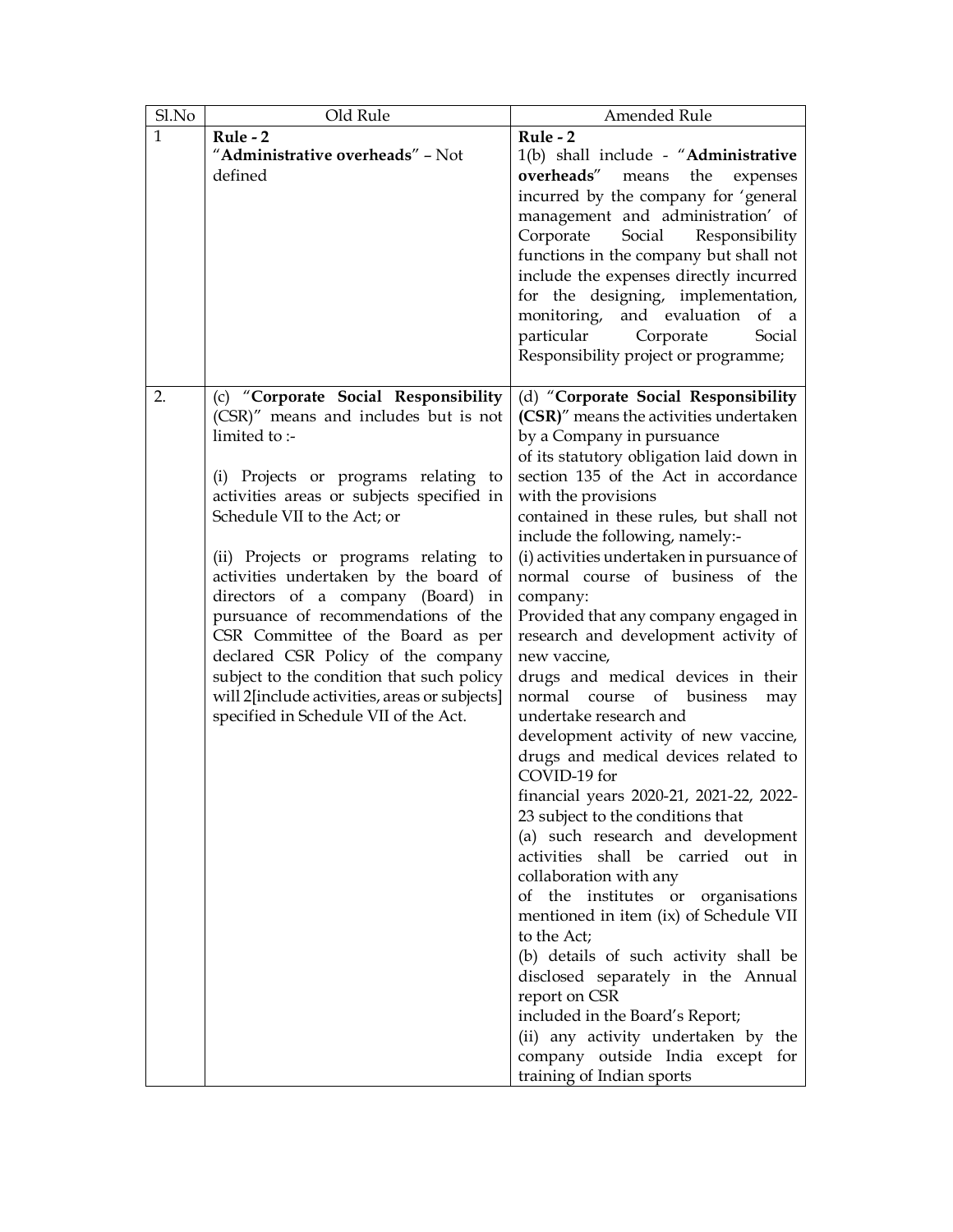| Sl.No | Old Rule                                                                     | Amended Rule                                                                |  |  |
|-------|------------------------------------------------------------------------------|-----------------------------------------------------------------------------|--|--|
|       |                                                                              | personnel representing any State or<br>Union territory at national level or |  |  |
|       |                                                                              | India at international                                                      |  |  |
|       |                                                                              | level;                                                                      |  |  |
|       |                                                                              | (iii) contribution of any amount directly                                   |  |  |
|       |                                                                              | or indirectly to any political party<br>under section 182 of                |  |  |
|       |                                                                              | the Act;                                                                    |  |  |
|       |                                                                              | (iv) activities benefitting employees of                                    |  |  |
|       |                                                                              | the company as defined in clause (k) of                                     |  |  |
|       |                                                                              | section 2 of the                                                            |  |  |
|       |                                                                              | Code on Wages, 2019 (29 of 2019);                                           |  |  |
|       |                                                                              | activities supported by<br>(v)<br>the                                       |  |  |
|       |                                                                              | companies on sponsorship basis for                                          |  |  |
|       |                                                                              | deriving marketing benefits                                                 |  |  |
|       |                                                                              | for its products or services;                                               |  |  |
|       |                                                                              | (vi) activities carried out for fulfilment                                  |  |  |
|       |                                                                              | of any other statutory obligations                                          |  |  |
|       |                                                                              | under any law in force in India;                                            |  |  |
|       | (e) "CSR Policy" relates to the activities                                   | (f) "CSR Policy" means a statement                                          |  |  |
|       | to be undertaken by the company in                                           | containing the approach and direction                                       |  |  |
|       | areas or subjects specified in Schedule                                      | given by the board of a                                                     |  |  |
|       | VII to the Act and the expenditure                                           | company, taking into account the<br>recommendations                         |  |  |
|       | thereon, excluding activities undertaken<br>in pursuance of normal course of | of<br>its<br>CSR <sub>.</sub>                                               |  |  |
|       | business of a company;                                                       | Committee, and includes guiding<br>for<br>principles<br>selection,          |  |  |
|       |                                                                              | implementation and monitoring of                                            |  |  |
|       |                                                                              | activities as well as formulation of the                                    |  |  |
|       |                                                                              | annual action plan;                                                         |  |  |
|       | "International Organisation" - Not                                           | "International Organisation"<br>(g)                                         |  |  |
|       | Defined                                                                      | means an organisation notified by the                                       |  |  |
|       |                                                                              | Central Government as an                                                    |  |  |
|       |                                                                              | international organisation<br>under                                         |  |  |
|       |                                                                              | section 3 of the United Nations                                             |  |  |
|       |                                                                              | (Privileges and Immunities) Act, 1947                                       |  |  |
|       |                                                                              | (46 of 1947), to which the provisions of                                    |  |  |
|       | "Ongoing Project" - Not Defined                                              | the Schedule to the said Act apply;<br>(i) "Ongoing Project" means a multi- |  |  |
|       |                                                                              | year project undertaken by a Company                                        |  |  |
|       |                                                                              | in fulfilment of its CSR                                                    |  |  |
|       |                                                                              | obligation<br>having<br>timelines<br>not                                    |  |  |
|       |                                                                              | exceeding three years excluding the                                         |  |  |
|       |                                                                              | financial year in which it was                                              |  |  |
|       |                                                                              | commenced, and shall include such                                           |  |  |
|       |                                                                              | project that was initially not approved                                     |  |  |
|       |                                                                              | as a multi-year project                                                     |  |  |
|       |                                                                              | but whose duration has been extended                                        |  |  |
|       |                                                                              | beyond one year by the board based on                                       |  |  |
|       |                                                                              | reasonable                                                                  |  |  |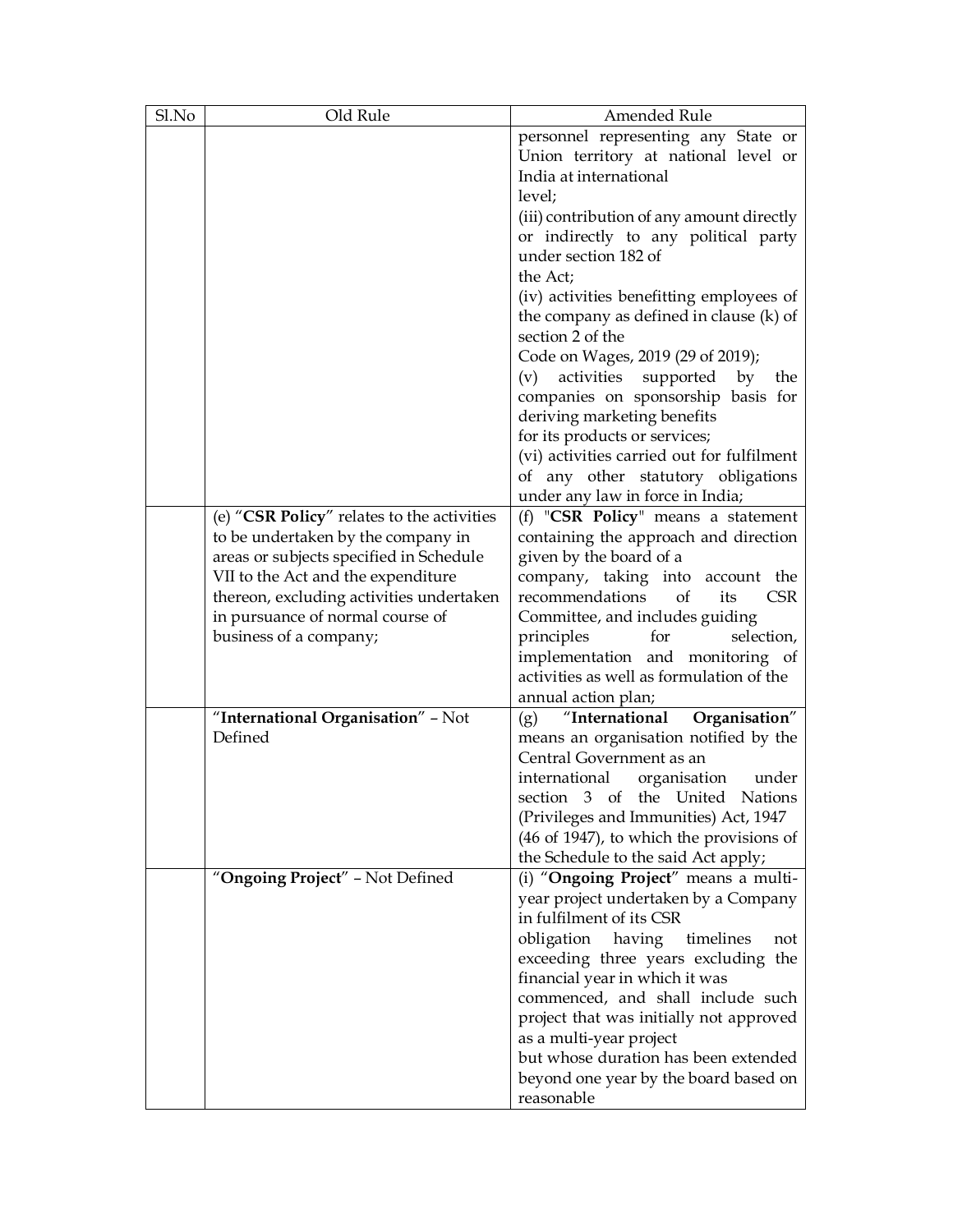| $\overline{S}$ l.No | Old Rule                                       | Amended Rule                                                                    |  |
|---------------------|------------------------------------------------|---------------------------------------------------------------------------------|--|
|                     |                                                | justification;                                                                  |  |
|                     |                                                |                                                                                 |  |
|                     | "Public Authority" - Not Defined               | (j) "Public Authority" means 'Public                                            |  |
|                     |                                                | Authority' as defined in clause (h) of                                          |  |
|                     |                                                | section 2 of the Right to                                                       |  |
|                     |                                                | Information Act, 2005 (22 of 2005);                                             |  |
|                     |                                                |                                                                                 |  |
|                     | Rule $-3$                                      | Rule $-3$                                                                       |  |
|                     | 2(b) comply with the provisions                | 2(b) comply with the provisions                                                 |  |
|                     | contained in sub-section $(2)$ to $(5)$ of the | contained in sub-section (2) to (6) of the                                      |  |
|                     | said section,                                  | said section,                                                                   |  |
|                     |                                                |                                                                                 |  |
|                     |                                                |                                                                                 |  |
|                     | Rule - 4. CSR Activities                       | Rule - 4 CSR Implementation                                                     |  |
|                     | (1) The CSR activities shall be                | (1) The Board shall ensure that the CSR                                         |  |
|                     | undertaken by the company, as per its          | activities are undertaken by the                                                |  |
|                     | stated CSR Policy, as projects or              | company                                                                         |  |
|                     | programs or activities either new or           | itself or through -                                                             |  |
|                     | ongoing.                                       | (a) a company established under                                                 |  |
|                     |                                                | section 8 of the Act, or a registered                                           |  |
|                     | (2) The Board of a company may decide          | public trust or a registered society,                                           |  |
|                     | to undertake its CSR activities approved       | registered under section 12A and 80 G                                           |  |
|                     | by the CSR Committee, through                  | of the Income Tax Act, 1961 (43 of 1961),                                       |  |
|                     |                                                | established by the company,                                                     |  |
|                     | (a) a company established under section        | either singly or along with any other                                           |  |
|                     | 8 of the Act or a registered trust or a        | company, or                                                                     |  |
|                     | registered society, established by the         | (b) a company established under                                                 |  |
|                     | company, either singly or along with           | section 8 of the Act or a registered trust                                      |  |
|                     | any other company, or                          | or a registered society, established by                                         |  |
|                     |                                                | the Central Government or State                                                 |  |
|                     | (b) a company established under section        | Government; or                                                                  |  |
|                     | 8 of the Act or a registered trust or a        | (c) any entity established under an Act                                         |  |
|                     | registered society, established by the         | of Parliament or a State legislature; or                                        |  |
|                     | Central Government or State                    | (d) a company established under                                                 |  |
|                     | Government or any entity established           | section 8 of the Act, or a registered                                           |  |
|                     | under an Act of Parliament or a State          | public trust or a registered society,                                           |  |
|                     | legislature :                                  | registered under section 12A and 80G<br>of the Income Tax Act, 1961, and having |  |
|                     | Provided that- if, the Board of a              | an established track record of at                                               |  |
|                     | company decides to undertake its CSR           | least three years in undertaking similar                                        |  |
|                     | activities through a company                   | activities.                                                                     |  |
|                     | established under section 8 of the Act or      | (2) (a) Every entity, covered under sub-                                        |  |
|                     | a registered trust or a registered society,    | rule (1), who intends to undertake any                                          |  |
|                     | other than those specified in this sub-        | CSR activity, shall register itself                                             |  |
|                     | rule, such company or trust or society         | with the Central Government by filing                                           |  |
|                     | shall have an established track record of      | the form CSR-1 electronically with the                                          |  |
|                     | three years in undertaking similar             | Registrar, with effect from the 01st                                            |  |
|                     | programs or projects; and the company          | day of April 2021:                                                              |  |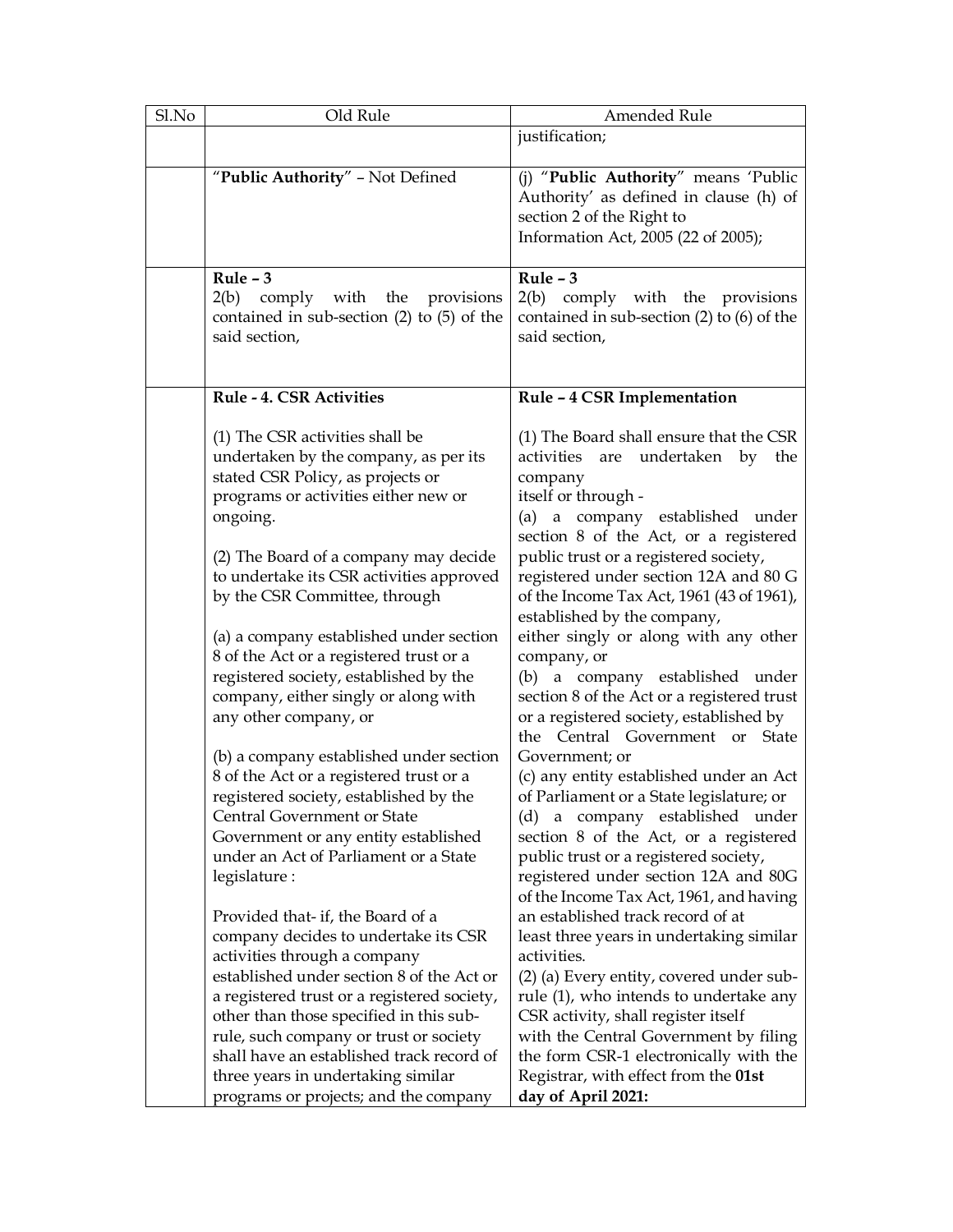| Sl.No | Old Rule                                                               | Amended Rule                                                               |  |  |
|-------|------------------------------------------------------------------------|----------------------------------------------------------------------------|--|--|
|       | has specified the projects or programs to                              | Provided that the provisions of this                                       |  |  |
|       | be undertaken, the modalities of                                       | sub-rule shall not affect the CSR                                          |  |  |
|       | utilisation of funds of such projects and                              | projects or programmes approved prior                                      |  |  |
|       | programs and the monitoring and                                        | to                                                                         |  |  |
|       | reporting mechanism".                                                  | the 01st day of April 2021.                                                |  |  |
|       |                                                                        | (b) Form CSR-1 shall be signed and                                         |  |  |
|       | (3) A company may also collaborate                                     | submitted electronically by the entity                                     |  |  |
|       | with other companies for undertaking                                   | and shall be verified digitally by a                                       |  |  |
|       | projects or programs or CSR activities in                              | Chartered Accountant in practice or a                                      |  |  |
|       | such a manner that the CSR Committees                                  | Company Secretary in practice or a                                         |  |  |
|       | of respective companies are in a position                              | Cost Accountant in practice.                                               |  |  |
|       | to report separately on such projects or                               | (c) On the submission of the Form CSR-                                     |  |  |
|       | programs in accordance with these                                      | on the portal, a unique CSR                                                |  |  |
|       | rules.                                                                 | Number<br>Registration<br>shall<br>be                                      |  |  |
|       |                                                                        | generated by                                                               |  |  |
|       | (4) Subject to provisions of sub-section                               | the system automatically.                                                  |  |  |
|       | (5) of section 135 of the Act, the CSR                                 | A<br>company<br>(3)<br>may<br>engage                                       |  |  |
|       | projects or programs or activities                                     | organisations<br>international<br>for                                      |  |  |
|       | undertaken in India only shall amount                                  | designing, monitoring and evaluation                                       |  |  |
|       | to CSR Expenditure.                                                    | of the CSR                                                                 |  |  |
|       |                                                                        | projects or programmes as per its CSR                                      |  |  |
|       | (5) The CSR projects or programs or                                    | policy as well as for capacity building                                    |  |  |
|       | activities that benefit only the<br>employees of the company and their | of their own personnel for CSR.                                            |  |  |
|       | families shall not be considered as CSR                                | (4) A company may also collaborate<br>with other companies for undertaking |  |  |
|       | activities in accordance with section 135                              | projects or programmes or CSR                                              |  |  |
|       | of the Act.                                                            | activities in such a manner that the CSR                                   |  |  |
|       |                                                                        | committees of respective companies are                                     |  |  |
|       | (6) Companies may build CSR capacities                                 | in a position to report separately                                         |  |  |
|       | of their own personnel as well as those                                | on such projects or programmes in                                          |  |  |
|       | of their Implementing agencies through                                 | accordance with these rules.                                               |  |  |
|       | Institutions with established track                                    | (5) The Board of a company shall satisfy                                   |  |  |
|       | records of at least three financial years                              | itself that the funds so disbursed have                                    |  |  |
|       | but such expenditure 1["including                                      | been utilised for the purposes and                                         |  |  |
|       | expenditure on administrative                                          | in the manner as approved by it and the                                    |  |  |
|       | overheads,"] shall not exceed five                                     | Chief Financial Officer or the person                                      |  |  |
|       | percent of total CSR expenditure of the                                | responsible for financial                                                  |  |  |
|       | company in one financial year.                                         | management shall certify to the effect.                                    |  |  |
|       |                                                                        | (6) In case of ongoing project, the Board                                  |  |  |
|       | (7) Contribution of any amount directly                                | of a Company shall monitor the                                             |  |  |
|       | or indirectly to any political party under                             | implementation of the project with                                         |  |  |
|       | section 182 of the Act, shall not be                                   | reference to the approved timelines and                                    |  |  |
|       | considered as CSR activity.                                            | year-wise allocation and shall be                                          |  |  |
|       |                                                                        | competent to make modifications, if                                        |  |  |
|       |                                                                        | any, for smooth implementation of the                                      |  |  |
|       |                                                                        | project within the overall permissible                                     |  |  |
|       |                                                                        | time period.".                                                             |  |  |
|       | Rule - 5 CSR Committee                                                 | <b>Rule - 5 CSR Committee</b>                                              |  |  |
|       |                                                                        |                                                                            |  |  |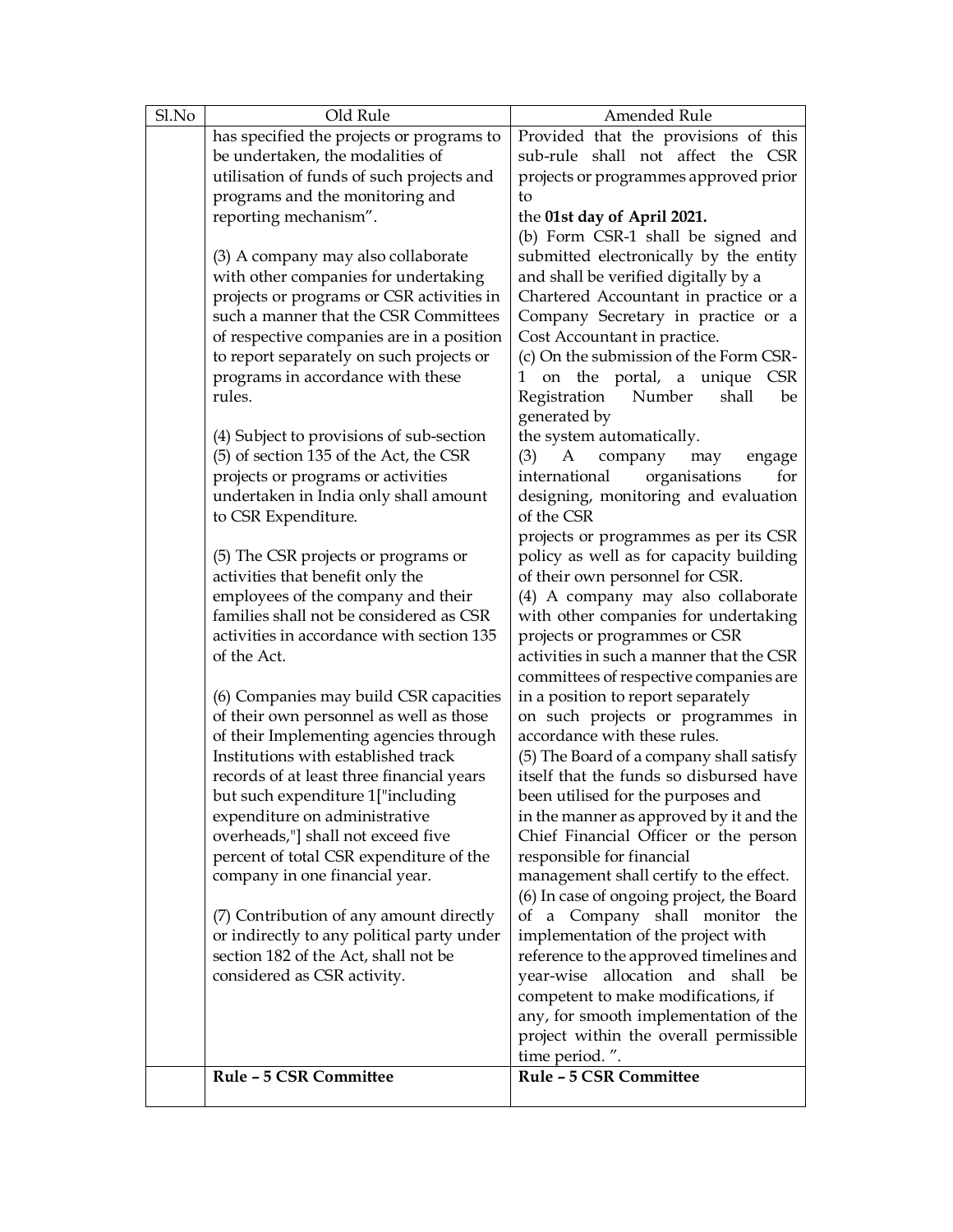| Sl.No | Old Rule                                        | Amended Rule                                                                                                      |  |  |
|-------|-------------------------------------------------|-------------------------------------------------------------------------------------------------------------------|--|--|
|       | (2) The CSR Committee shall institute a         | $''(2)$ The CSR Committee<br>shall                                                                                |  |  |
|       | transparent monitoring mechanism for            | formulate and recommend to the                                                                                    |  |  |
|       | implementation of the CSR projects or           | Board, an annual action plan in<br>pursuance of its<br>CSR policy, which shall include the<br>following, namely:- |  |  |
|       | programs or activities undertaken by the        |                                                                                                                   |  |  |
|       | company                                         |                                                                                                                   |  |  |
|       |                                                 |                                                                                                                   |  |  |
|       |                                                 | (a) the list of CSR projects or                                                                                   |  |  |
|       |                                                 | programmes that are approved to be                                                                                |  |  |
|       |                                                 | undertaken in areas or<br>subjects                                                                                |  |  |
|       |                                                 | specified in                                                                                                      |  |  |
|       |                                                 | Schedule VII of the Act;                                                                                          |  |  |
|       |                                                 | (b) the manner of execution of such                                                                               |  |  |
|       |                                                 | projects or programmes as specified in                                                                            |  |  |
|       |                                                 | sub-rule (1) of rule 4;                                                                                           |  |  |
|       |                                                 | (c) the modalities of utilisation of funds                                                                        |  |  |
|       |                                                 | and implementation schedules for the                                                                              |  |  |
|       |                                                 | projects or programmes;                                                                                           |  |  |
|       |                                                 | monitoring and<br>(d)<br>reporting                                                                                |  |  |
|       |                                                 | mechanism<br>for the<br>projects<br>or                                                                            |  |  |
|       |                                                 | programmes; and                                                                                                   |  |  |
|       |                                                 | details of need and impact<br>(e)                                                                                 |  |  |
|       |                                                 | assessment, if any, for the projects                                                                              |  |  |
|       |                                                 | undertaken by the company:                                                                                        |  |  |
|       |                                                 | Provided that Board may alter such                                                                                |  |  |
|       |                                                 | plan at any time during the financial                                                                             |  |  |
|       |                                                 | year, as per the                                                                                                  |  |  |
|       |                                                 | recommendation of its CSR Committee,                                                                              |  |  |
|       |                                                 | based on the reasonable justification to                                                                          |  |  |
|       |                                                 | that effect.".                                                                                                    |  |  |
|       | Rule - 6. CSR Policy                            |                                                                                                                   |  |  |
|       | (1) The CSR Policy of the company shall,        |                                                                                                                   |  |  |
|       | inter-alia, include the following namely :-     | Omitted                                                                                                           |  |  |
|       |                                                 |                                                                                                                   |  |  |
|       | (a) a list of CSR projects or programs          |                                                                                                                   |  |  |
|       | company plans<br>which<br>a<br>to               |                                                                                                                   |  |  |
|       | undertake areas or subjects specified           |                                                                                                                   |  |  |
|       | in of the Schedule VII of the<br>Act,           |                                                                                                                   |  |  |
|       | specifying modalities of execution of           |                                                                                                                   |  |  |
|       | project<br>such<br>and<br><b>or</b><br>programs |                                                                                                                   |  |  |
|       | implementation schedules for the same;          |                                                                                                                   |  |  |
|       | and                                             |                                                                                                                   |  |  |
|       | (b) monitoring process of such projects or      |                                                                                                                   |  |  |
|       | programs:                                       |                                                                                                                   |  |  |
|       |                                                 |                                                                                                                   |  |  |
|       | Provided that the Board of Directors            |                                                                                                                   |  |  |
|       | shall ensure that activities included by a      |                                                                                                                   |  |  |
|       | company in its Corporate<br>Social              |                                                                                                                   |  |  |
|       | Responsibility Policy are related to            |                                                                                                                   |  |  |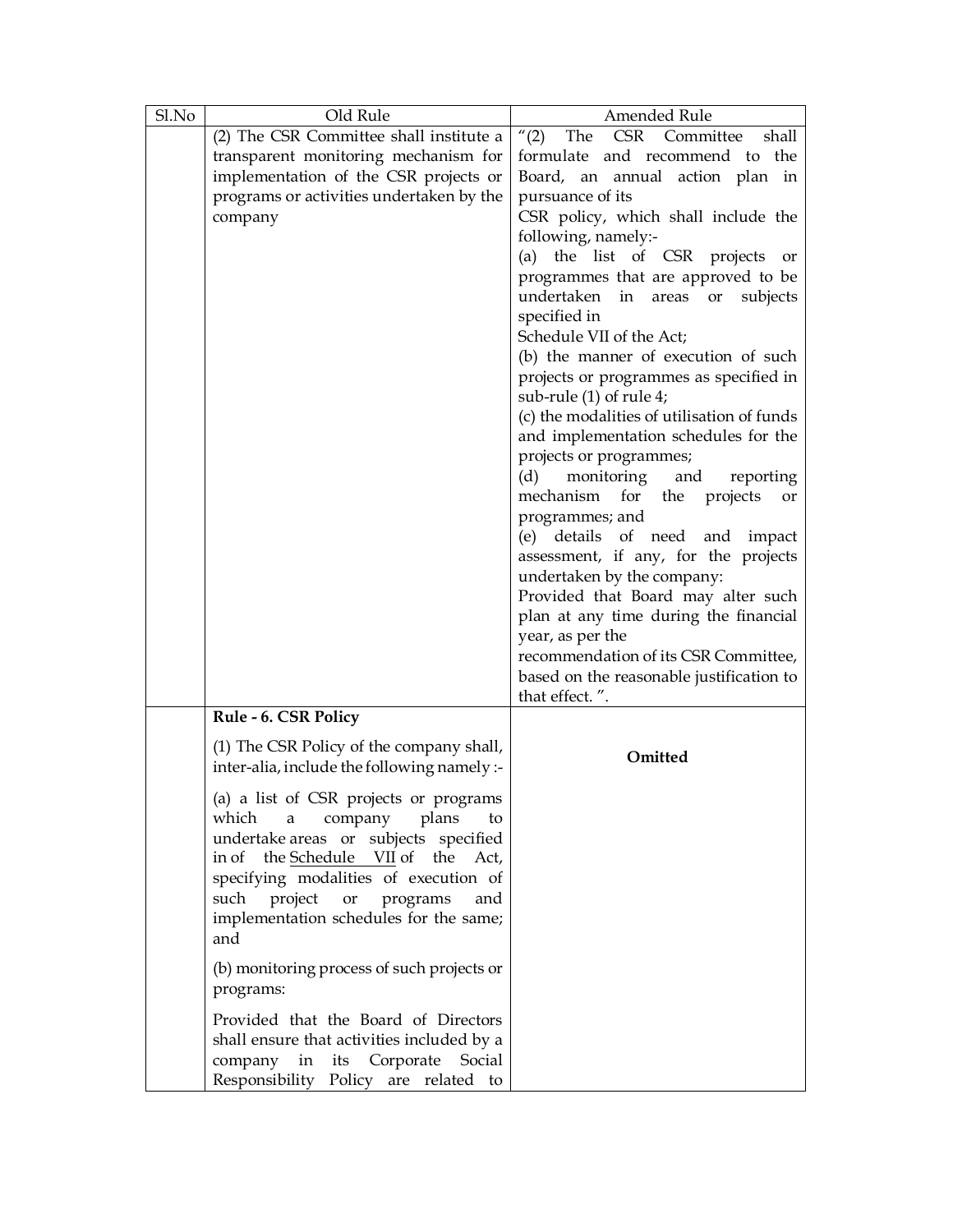| Sl.No | Old Rule                                                                                                                                                                                                                                                                                                                                                                                                                                             | Amended Rule                                                                                                                                                                                                                                                                                                                                                                                                                                                                                                                                                                                                                                                                                                                                                                                                                                                                                                                                                                                                                                                                                                                                                                                                                                                                                                                                                                    |
|-------|------------------------------------------------------------------------------------------------------------------------------------------------------------------------------------------------------------------------------------------------------------------------------------------------------------------------------------------------------------------------------------------------------------------------------------------------------|---------------------------------------------------------------------------------------------------------------------------------------------------------------------------------------------------------------------------------------------------------------------------------------------------------------------------------------------------------------------------------------------------------------------------------------------------------------------------------------------------------------------------------------------------------------------------------------------------------------------------------------------------------------------------------------------------------------------------------------------------------------------------------------------------------------------------------------------------------------------------------------------------------------------------------------------------------------------------------------------------------------------------------------------------------------------------------------------------------------------------------------------------------------------------------------------------------------------------------------------------------------------------------------------------------------------------------------------------------------------------------|
|       | subjects<br>specified<br>the areas<br>in<br>or<br>Schedule VII of the Act.                                                                                                                                                                                                                                                                                                                                                                           |                                                                                                                                                                                                                                                                                                                                                                                                                                                                                                                                                                                                                                                                                                                                                                                                                                                                                                                                                                                                                                                                                                                                                                                                                                                                                                                                                                                 |
|       | (2) The CSR Policy of the company shall<br>specify that the surplus arising out of the<br>CSR projects or programs or activities<br>shall not form part of the business profit<br>of a company.                                                                                                                                                                                                                                                      |                                                                                                                                                                                                                                                                                                                                                                                                                                                                                                                                                                                                                                                                                                                                                                                                                                                                                                                                                                                                                                                                                                                                                                                                                                                                                                                                                                                 |
|       | Rule - 7. CSR Expenditure                                                                                                                                                                                                                                                                                                                                                                                                                            | Rule - 7. CSR Expenditure                                                                                                                                                                                                                                                                                                                                                                                                                                                                                                                                                                                                                                                                                                                                                                                                                                                                                                                                                                                                                                                                                                                                                                                                                                                                                                                                                       |
|       | expenditure shall include<br>CSR <sub>.</sub><br>all<br>expenditure including contribution to<br>corpus, or on projects or programs<br>relating to CSR activities approved by<br>the Board on the recommendation of its<br>CSR Committee, but does not include<br>any expenditure on an item not in<br>conformity or not in line with activities<br>which fall within the <sup>1</sup> [areas or subjects,<br>specified in] Schedule VII of the Act. | (1) The board shall ensure that the<br>administrative overheads shall not<br>exceed five<br>percent of total CSR expenditure of the<br>company for the financial year.<br>(2) Any surplus arising out of the CSR<br>activities shall not form part of the<br>business profit of a company and<br>shall be ploughed back into the same<br>project or shall be transferred to the<br>Unspent CSR Account and spent in<br>pursuance of CSR policy and annual<br>action plan of the company or transfer<br>such surplus amount to a Fund<br>specified in Schedule VII, within a<br>period of six months of the expiry of the<br>financial year.<br>(3) Where a company spends an<br>amount in excess of requirement<br>provided under sub-section (5) of<br>section<br>135, such excess amount may be set off<br>against the requirement to spend under<br>sub-section (5) of section<br>135 up to immediate succeeding three<br>financial years subject to the conditions<br>that $-$<br>(i) the excess amount available for set<br>off shall not include the surplus arising<br>out of the CSR activities,<br>if any, in pursuance of sub-rule (2) of<br>this rule.<br>(ii) the Board of the company shall pass<br>a resolution to that effect.<br>(4) The CSR amount may be spent by a<br>company for creation or acquisition of<br>a capital asset, which shall be<br>held by - |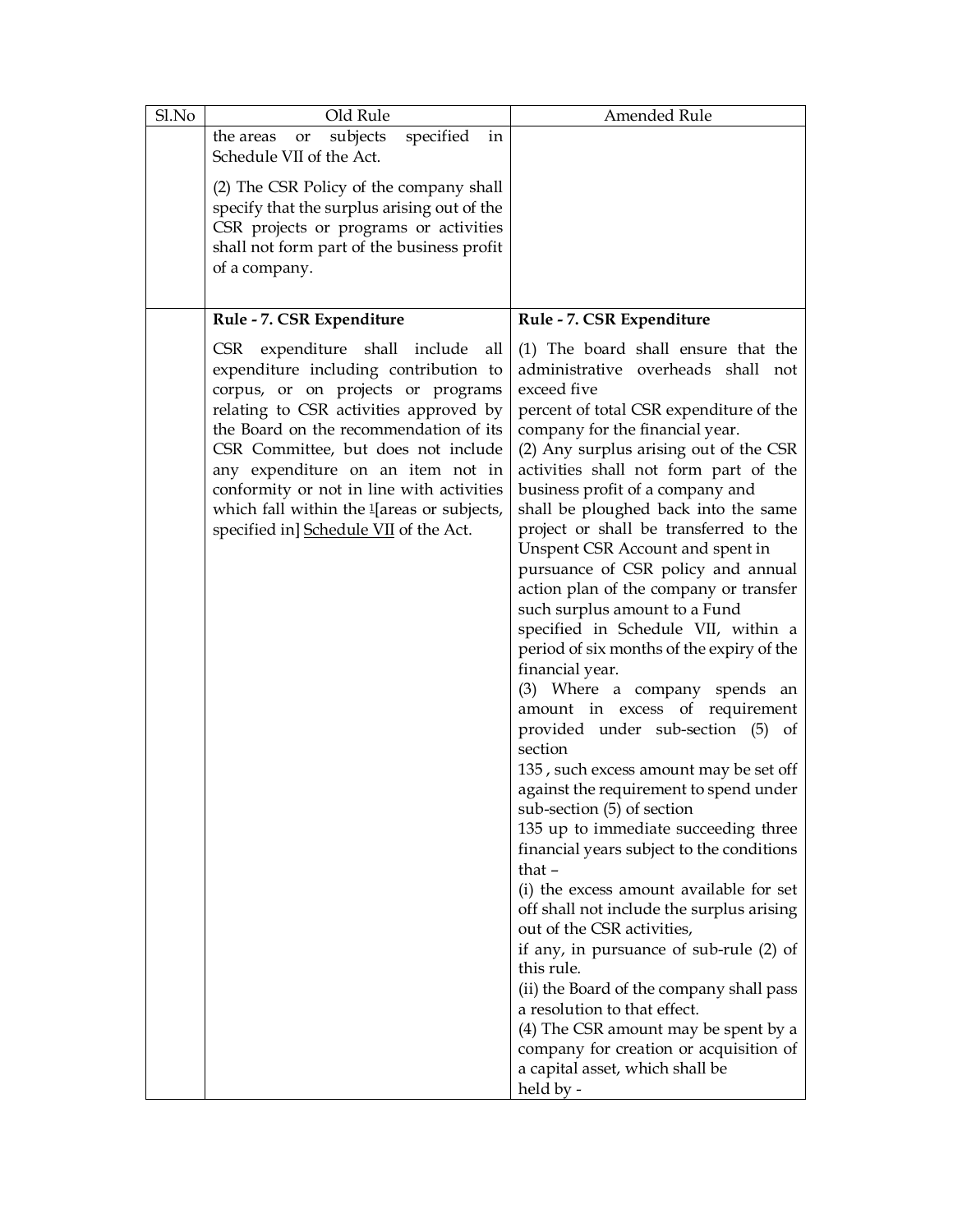| Sl.No | Old Rule                                    | Amended Rule                                                                                                   |  |  |
|-------|---------------------------------------------|----------------------------------------------------------------------------------------------------------------|--|--|
|       |                                             | (a) a company established under                                                                                |  |  |
|       |                                             | section 8 of the Act, or a Registered                                                                          |  |  |
|       |                                             | Public Trust or Registered Society,<br>having charitable objects and CSR<br>Registration Number under sub-rule |  |  |
|       |                                             |                                                                                                                |  |  |
|       |                                             |                                                                                                                |  |  |
|       |                                             | $(2)$ of rule 4; or                                                                                            |  |  |
|       |                                             | (b) beneficiaries of the said CSR project,                                                                     |  |  |
|       |                                             | in the form of self-help groups,                                                                               |  |  |
|       |                                             | collectives, entities; or                                                                                      |  |  |
|       |                                             | (c) a public authority:                                                                                        |  |  |
|       |                                             | Provided that any capital asset created                                                                        |  |  |
|       |                                             | a company prior<br>by<br>to<br>the                                                                             |  |  |
|       |                                             | commencement of the Companies                                                                                  |  |  |
|       |                                             | (Corporate<br>Social<br>Responsibility                                                                         |  |  |
|       |                                             | Policy) Amendment Rules, 2021, shall                                                                           |  |  |
|       |                                             | within a period of one hundred and                                                                             |  |  |
|       |                                             | eighty days from such commencement                                                                             |  |  |
|       |                                             | comply with the requirement of this                                                                            |  |  |
|       |                                             | rule, which may be extended by a                                                                               |  |  |
|       |                                             | further period of not more than ninety                                                                         |  |  |
|       |                                             | days with the approval of the Board                                                                            |  |  |
|       |                                             | based on reasonable justification."                                                                            |  |  |
|       |                                             |                                                                                                                |  |  |
|       |                                             |                                                                                                                |  |  |
|       |                                             |                                                                                                                |  |  |
|       | Rule - 8. CSR Reporting                     | <b>Rule - 8. CSR Reporting</b>                                                                                 |  |  |
|       | (1) The Board's Report of a company         | (1) The Board's Report of a company                                                                            |  |  |
|       | covered under these rules pertaining to a   | covered under these rules pertaining to                                                                        |  |  |
|       | financial year commencing on or after       | any                                                                                                            |  |  |
|       | the 1st day of April, 2014 shall include an | financial year shall include an annual                                                                         |  |  |
|       | annual report on CSR containing             | report on CSR containing particulars                                                                           |  |  |
|       | particulars specified in Annexure.          | specified in Annexure I or                                                                                     |  |  |
|       |                                             | Annexure II, as applicable.                                                                                    |  |  |
|       | (2) In case of a foreign company, the       | (2) In case of a foreign company, the                                                                          |  |  |
|       | balance sheet filed under sub-clause (b)    | balance sheet filed under clause (b) of                                                                        |  |  |
|       | of sub-section (1) of section 381 shall     | sub-section (1) of section 381 of                                                                              |  |  |
|       | contain an Annexure regarding report on     | the Act, shall contain an annual report                                                                        |  |  |
|       | CSR.                                        | on CSR containing particulars specified                                                                        |  |  |
|       |                                             | in Annexure I or Annexure II,                                                                                  |  |  |
|       |                                             | as applicable.                                                                                                 |  |  |
|       |                                             | (3) (a) Every company having average                                                                           |  |  |
|       |                                             | CSR obligation of ten crore rupees or                                                                          |  |  |
|       |                                             | more in pursuance of subsection                                                                                |  |  |
|       |                                             | (5) of section 135 of the Act, in the three                                                                    |  |  |
|       |                                             | immediately preceding financial years,                                                                         |  |  |
|       |                                             | shall undertake                                                                                                |  |  |
|       |                                             | impact<br>assessment,<br>through<br>an                                                                         |  |  |
|       |                                             | independent agency,<br><b>CSR</b><br>of their                                                                  |  |  |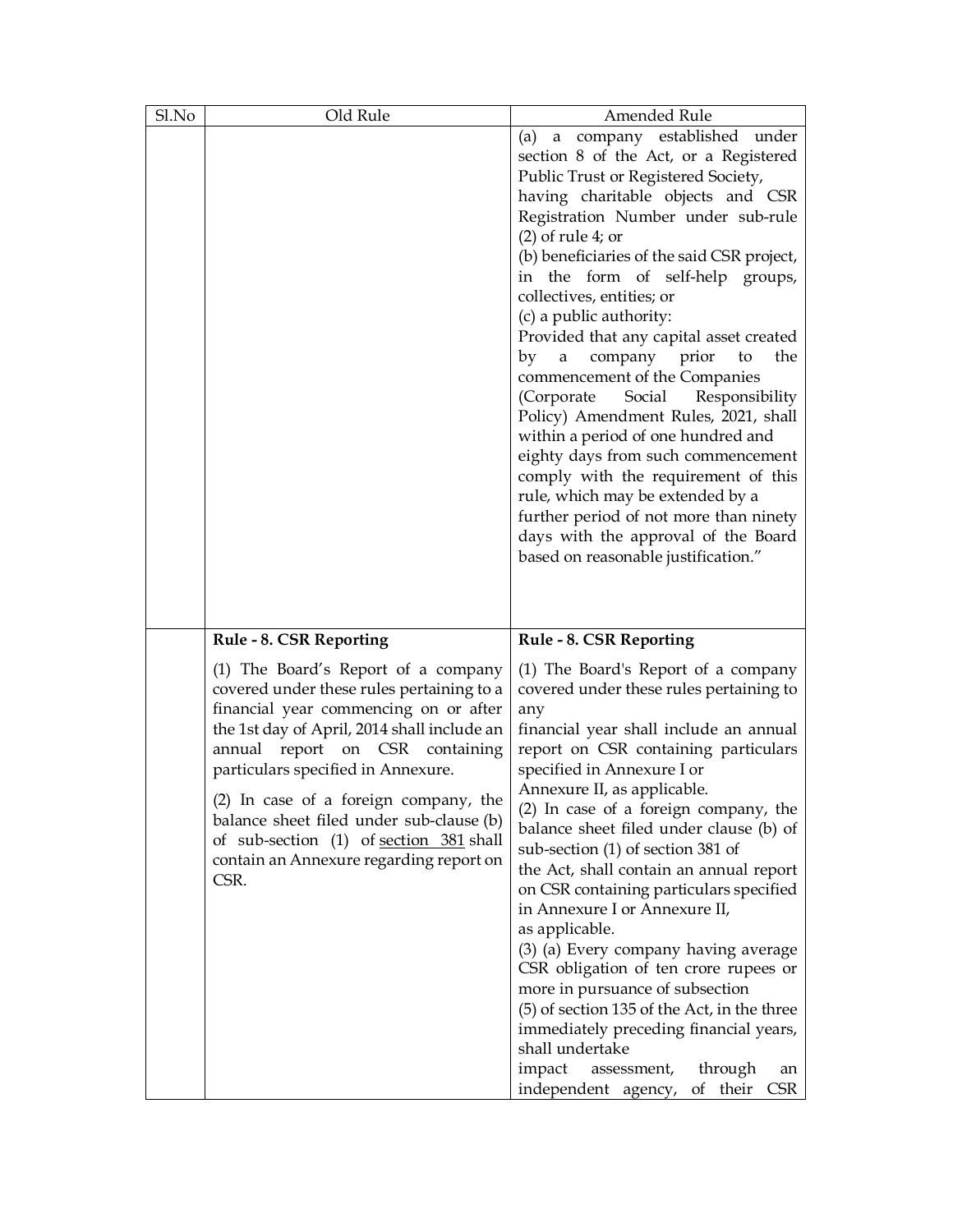| Sl.No | Old Rule                                    | Amended Rule                                                  |  |  |
|-------|---------------------------------------------|---------------------------------------------------------------|--|--|
|       |                                             | projects having outlays of one crore                          |  |  |
|       |                                             | rupees                                                        |  |  |
|       |                                             | or more, and which have been                                  |  |  |
|       |                                             | completed not less than one year before                       |  |  |
|       |                                             | undertaking the impact study.                                 |  |  |
|       |                                             | (b) The impact assessment reports shall                       |  |  |
|       |                                             | be placed before the Board and shall be                       |  |  |
|       |                                             | annexed to the annual report                                  |  |  |
|       |                                             | on CSR.                                                       |  |  |
|       |                                             | (c) A Company undertaking impact                              |  |  |
|       |                                             | assessment may book the expenditure                           |  |  |
|       |                                             | towards Corporate Social                                      |  |  |
|       |                                             | Responsibility for that financial year,                       |  |  |
|       |                                             | which shall not exceed five percent of                        |  |  |
|       |                                             | the total CSR expenditure for                                 |  |  |
|       |                                             | that financial year or fifty lakh rupees,                     |  |  |
|       |                                             | whichever is less.".                                          |  |  |
|       | Rule - 9. Display of CSR Activities on      | Rule - 9. Display of CSR Activities on                        |  |  |
|       | its Website                                 | its Website                                                   |  |  |
|       | The Board of Directors of the company       | The Board of Directors of the Company                         |  |  |
|       | shall, after taking into account the        | shall mandatorily                                             |  |  |
|       | recommendations of CSR Committee,           | disclose the composition of the CSR                           |  |  |
|       | approve the CSR Policy for the company      | Committee,<br>and CSR Policy<br>and                           |  |  |
|       | and disclose contents of such policy in its | Projects approved by the Board on                             |  |  |
|       | report and the same shall be displayed      | their website, if any, for public access.                     |  |  |
|       | on the company's website, if any, as per    |                                                               |  |  |
|       | the particulars specified in the Annexure.  |                                                               |  |  |
|       |                                             |                                                               |  |  |
|       |                                             |                                                               |  |  |
|       |                                             | Rule - 10 Transfer of unspent CSR                             |  |  |
|       |                                             | amount                                                        |  |  |
|       |                                             | Until a fund is specified in Schedule VII                     |  |  |
|       |                                             | for the purposes of subsection                                |  |  |
|       |                                             | $(5)$ and $(6)$ of section 135 of the Act, the                |  |  |
|       |                                             |                                                               |  |  |
|       |                                             | unspent CSR amount, if any, shall be<br>transferred by the    |  |  |
|       |                                             |                                                               |  |  |
|       |                                             | company to any fund included in<br>schedule VII of the Act.". |  |  |
|       |                                             |                                                               |  |  |
|       |                                             | (i) The Annexure shall be numbered as                         |  |  |
|       |                                             | "Annexure -I" and in the heading of                           |  |  |
|       |                                             | Annexure I as so numbered, after the                          |  |  |
|       |                                             | "BOARD'S REPORT", the<br>words                                |  |  |
|       |                                             | words and figures "FOR FINANCIAL                              |  |  |
|       |                                             | YEAR COMMENCED PRIOR TO                                       |  |  |
|       |                                             | 1ST DAY OF APRIL, 2020" shall be                              |  |  |
|       |                                             | inserted;                                                     |  |  |
|       |                                             |                                                               |  |  |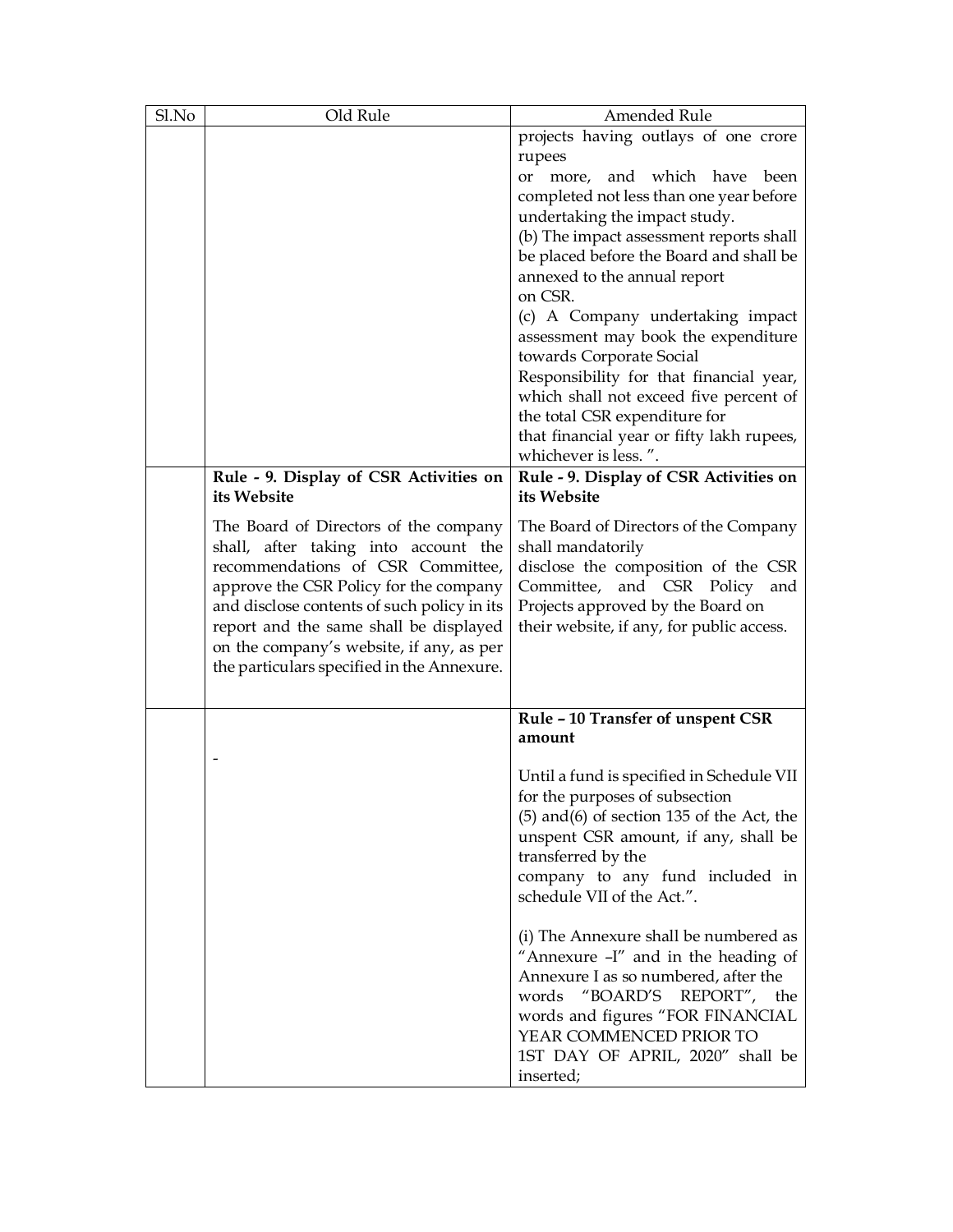| Sl.No | Old Rule | Amended Rule                           |  |  |  |
|-------|----------|----------------------------------------|--|--|--|
|       |          | (ii) after Annexure -I as so numbered, |  |  |  |
|       |          | the following Annexure shall be        |  |  |  |
|       |          | inserted, namely:-                     |  |  |  |
|       |          | "ANNEXURE -II                          |  |  |  |
|       |          | <b>FORMAT FOR THE ANNUAL</b>           |  |  |  |
|       |          | REPORT ON CSR ACTIVITIES               |  |  |  |
|       |          | TO BE INCLUDED IN THE BOARD'S          |  |  |  |
|       |          | REPORT FOR FINANCIAL                   |  |  |  |
|       |          | YEAR COMMENCING ON OR                  |  |  |  |
|       |          | AFTER 1ST DAY OF APRIL, 2020           |  |  |  |
|       |          |                                        |  |  |  |

#### **"ANNEXURE -I**

# FORMAT FOR THE ANNUAL REPORT ON CSR ACTIVITIES TO BE INCLUDED IN THE BOARD'S REPORT FOR FINANCIAL YEAR

#### **COMMENCED PRIOR TO** 1ST DAY OF APRIL,2020

As per the old format.

### **"ANNEXURE -II**

# FORMAT FOR THE ANNUAL REPORT ON CSR ACTIVITIES TO BE INCLUDED IN THE BOARD'S REPORT FOR FINANCIAL YEAR

**COMMENCING ON OR AFTER** 1ST DAY OF APRIL <sup>2020</sup>

1. Brief outline on CSR Policy of the Company.

2. Composition of CSR Committee:

| <b>Sl. No.</b> | Name of Director | Designation<br>Nature<br><b>of</b><br>Directorship | Number of meetings of Number of meetings<br>CSR Committee held of CSR Committee<br>during the year | attended during the<br>year |
|----------------|------------------|----------------------------------------------------|----------------------------------------------------------------------------------------------------|-----------------------------|
|                |                  |                                                    |                                                                                                    |                             |
|                |                  |                                                    |                                                                                                    |                             |
|                |                  |                                                    |                                                                                                    |                             |

- 3. Provide the web-link where Composition of CSR committee, CSR Policy and CSR projects approved by the board are disclosed on the website of the company.
- 4. Provide the details of Impact assessment of CSR projects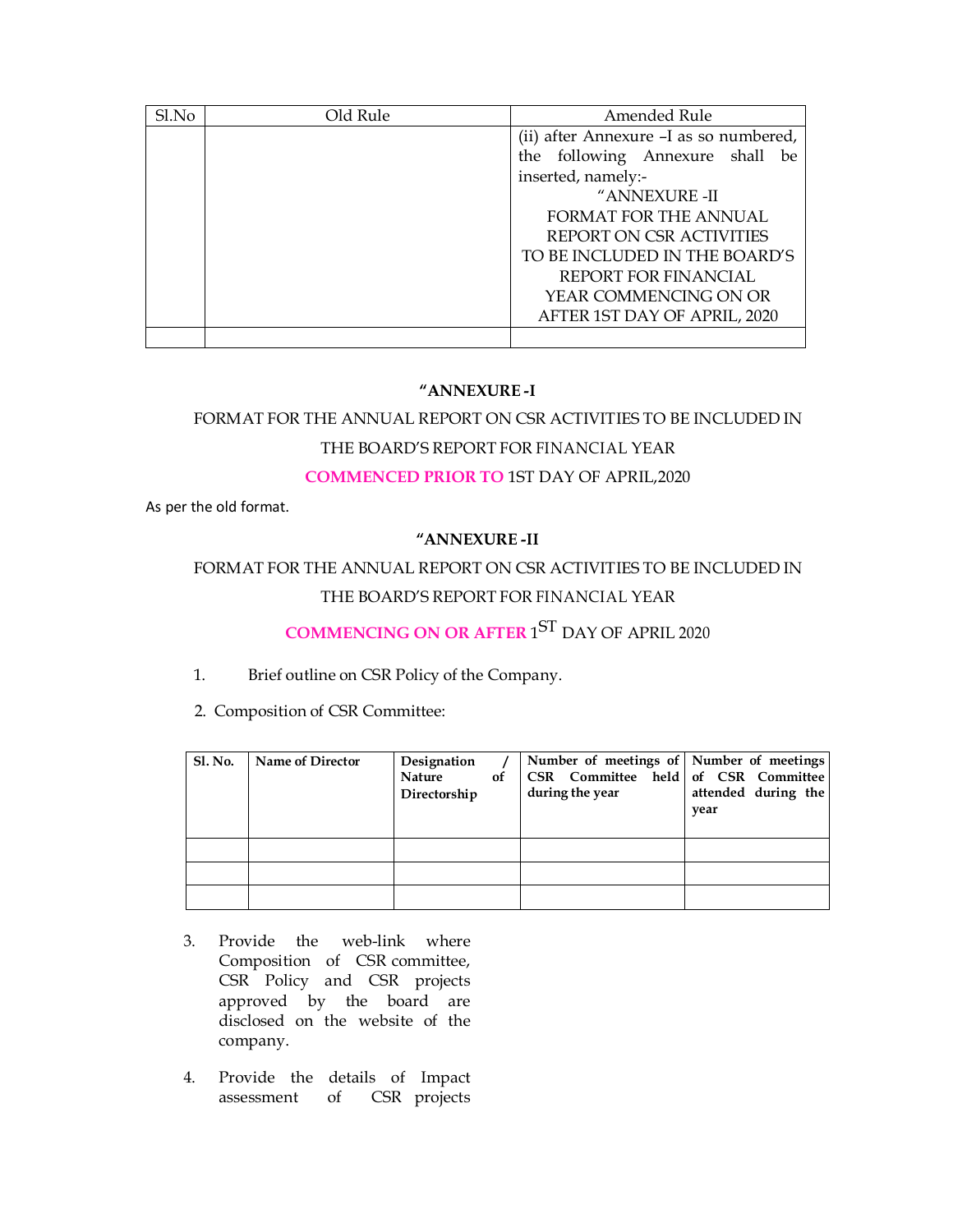carried out in pursuance of sub-rule (3) of rule 8 of the Companies (Corporate Social responsibility Policy) Rules, 2014, if applicable (attach the report).

5. Details of the amount available for set off in pursuance of sub-rule (3) of rule 7 of the Companies (Corporate Social responsibility Policy) Rules, 2014 and amount required for set off for the financial year, if any

| <b>Sl. No.</b> | <b>Financial Year</b> | Amount available for set-off<br>preceding financial<br>from<br>years (in Rs) | Amount required to be set-<br>off for the financial year, if<br>any (in Rs) |
|----------------|-----------------------|------------------------------------------------------------------------------|-----------------------------------------------------------------------------|
|                |                       |                                                                              |                                                                             |
|                |                       |                                                                              |                                                                             |
|                |                       |                                                                              |                                                                             |
|                | <b>TOTAL</b>          |                                                                              |                                                                             |

- 6. Average net profit of the company as per section 135(5).
- 7. (a) Two percent of average net profit of the company as per section 135(5)

(b) Surplus arising out of the CSR projects or programmes or activities of the previous financial years.

*(*c) Amount required to be set off for the financial year,

if any

(d) Total CSR obligation for the financial year (7a+7b-7c).

8. (a) CSR amount spent or unspent for the financial year:

|                                                                 | Amount Unspent (in Rs.)                                                      |                   |                                                                                                         |         |                   |
|-----------------------------------------------------------------|------------------------------------------------------------------------------|-------------------|---------------------------------------------------------------------------------------------------------|---------|-------------------|
| Total Amount Spent<br>the Financial<br>for<br>Year.<br>(in Rs.) | Total Amount transferred to<br>Unspent CSR Account as per<br>section 135(6). |                   | Amount transferred to any fund specified under<br>Schedule VII as per second proviso to section 135(5). |         |                   |
|                                                                 |                                                                              |                   | Name of the                                                                                             |         |                   |
|                                                                 | Amount.                                                                      | Date of transfer. | Fund                                                                                                    | Amount. | Date of transfer. |
|                                                                 |                                                                              |                   |                                                                                                         |         |                   |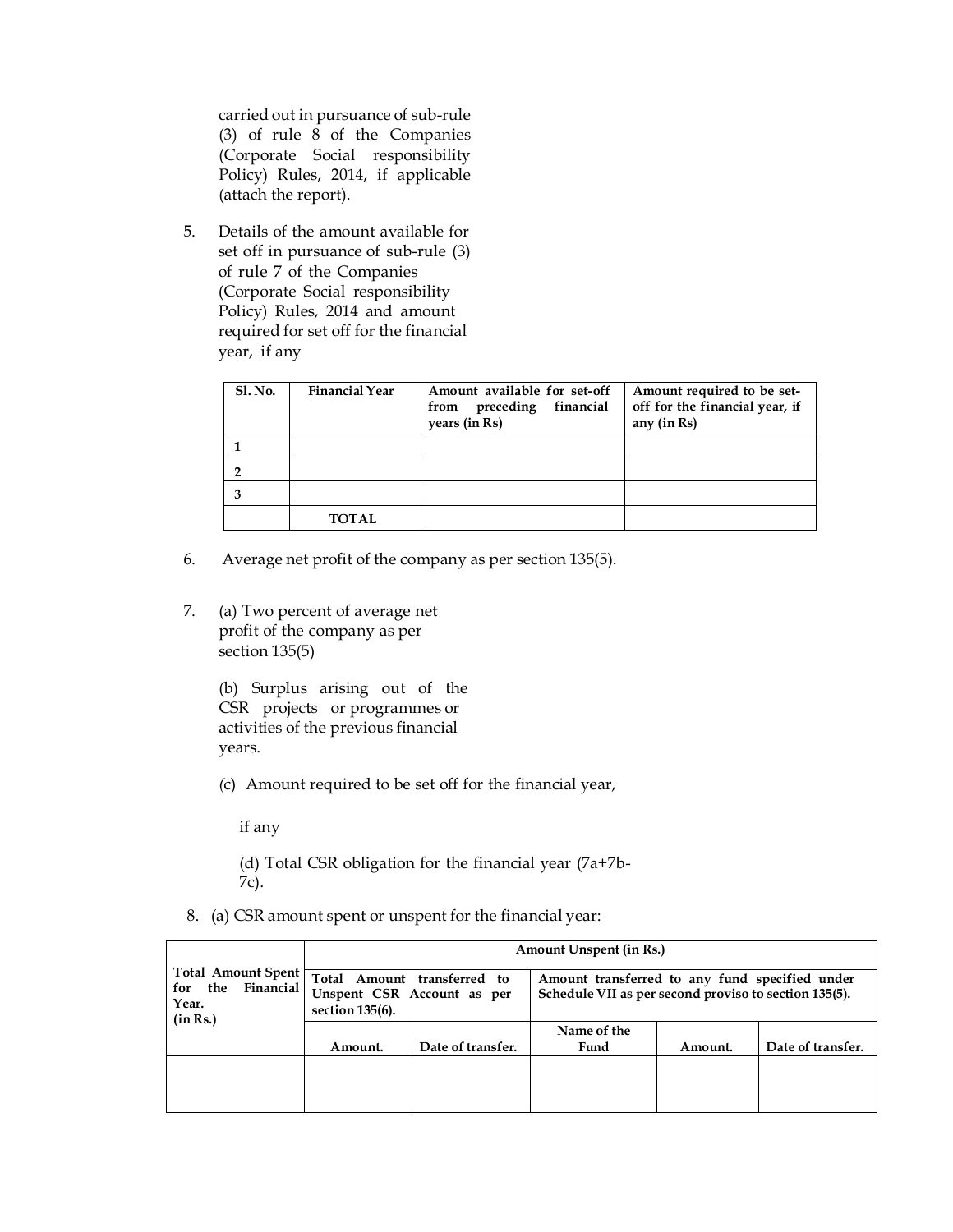(b) Details of CSR amount spent against **ongoing projects** for the financial year:

| $\mathbf{I}$ |                                                 | J.                                                                           | 14.                      |                                | (5)                   | (6)                                                               | U)                                                               |              | (9)                                       | (10) |                                  | (T1)                                                      |                                                        |                                          |                             |
|--------------|-------------------------------------------------|------------------------------------------------------------------------------|--------------------------|--------------------------------|-----------------------|-------------------------------------------------------------------|------------------------------------------------------------------|--------------|-------------------------------------------|------|----------------------------------|-----------------------------------------------------------|--------------------------------------------------------|------------------------------------------|-----------------------------|
| SI.<br>No.   | <b>Name</b><br>of<br>the<br>Projec <sup>1</sup> | Item<br>from the<br>list<br>of<br>activities<br>in<br>Schedule<br>VII to the | Local<br>area<br>(Xes/N) | Location of<br>the<br>project. | Project<br>duration   | <b>Amount</b><br>allocate<br>d for<br>the<br>project<br>(in Rs.). | Amount<br>spent in<br>the<br>current<br>financial<br>Year<br>(in | <b>Rs.).</b> |                                           |      | Amou<br>nt<br>transferred<br>for | to Unspent<br><b>CSR Account</b><br>the<br>project as per | Mode<br>of<br>Impleme<br>ntation<br>Direct<br>(Yes/No) | Through<br><b>Implementing</b><br>Agency | Mode of<br>Implementation - |
|              |                                                 | Act.                                                                         |                          |                                | <b>State District</b> |                                                                   |                                                                  |              | Section<br>135(6)<br>(in<br><b>Rs.</b> ). |      | Name                             | <b>CSR Regn</b><br>Number.                                |                                                        |                                          |                             |
|              |                                                 |                                                                              |                          |                                |                       |                                                                   |                                                                  |              |                                           |      |                                  |                                                           |                                                        |                                          |                             |
| ◠            |                                                 |                                                                              |                          |                                |                       |                                                                   |                                                                  |              |                                           |      |                                  |                                                           |                                                        |                                          |                             |
| κ            |                                                 |                                                                              |                          |                                |                       |                                                                   |                                                                  |              |                                           |      |                                  |                                                           |                                                        |                                          |                             |
|              | Total                                           |                                                                              |                          |                                |                       |                                                                   |                                                                  |              |                                           |      |                                  |                                                           |                                                        |                                          |                             |

(c) Details of CSR amount spent against **other than ongoing projects** for the financial year:

| (1)               | (2)                       | (3)                                                                 | (4)                            | (5)                      |           | (6)                                                | (7)                                           | (8)                                                            |                                        |
|-------------------|---------------------------|---------------------------------------------------------------------|--------------------------------|--------------------------|-----------|----------------------------------------------------|-----------------------------------------------|----------------------------------------------------------------|----------------------------------------|
| <b>S1.</b><br>No. | Name<br>of the<br>Project | Item from<br>the list of<br>activities in<br>schedule<br>VII to the | Local<br>area<br>(Yes/<br>No). | Location of the project. |           | Amount<br>spent<br>for the<br>project<br>(in Rs.). | Mode<br>0f<br>implementat<br>i on<br>- Direct | Mode of implementation -<br>implementing<br>Through<br>agency. |                                        |
|                   |                           | Act.                                                                |                                | State.                   | District. |                                                    | (Yes/No).                                     | Name.                                                          | <b>CSR</b><br>registratio<br>n number. |
| 1.                |                           |                                                                     |                                |                          |           |                                                    |                                               |                                                                |                                        |
| 2.                |                           |                                                                     |                                |                          |           |                                                    |                                               |                                                                |                                        |
| 3.                |                           |                                                                     |                                |                          |           |                                                    |                                               |                                                                |                                        |
|                   | TOTAL                     |                                                                     |                                |                          |           |                                                    |                                               |                                                                |                                        |

- (d) Amount spent in Administrative Overheads
- (e) Amount spent on Impact Assessment, if applicable
- (f) Total amount spent for the Financial Year (8b+8c+8d+8e)
- (g) Excess amount for set off, if any

| <b>Sl. No.</b> | Particular                                                                | Amount (in Rs.) |
|----------------|---------------------------------------------------------------------------|-----------------|
|                |                                                                           |                 |
| (i)            | Two percent of average net profit of the company as per<br>section 135(5) |                 |
| (ii)           | Total amount spent for the Financial Year                                 |                 |
| (iii)          | Excess amount spent for the financial year $[(ii)-(i)]$                   |                 |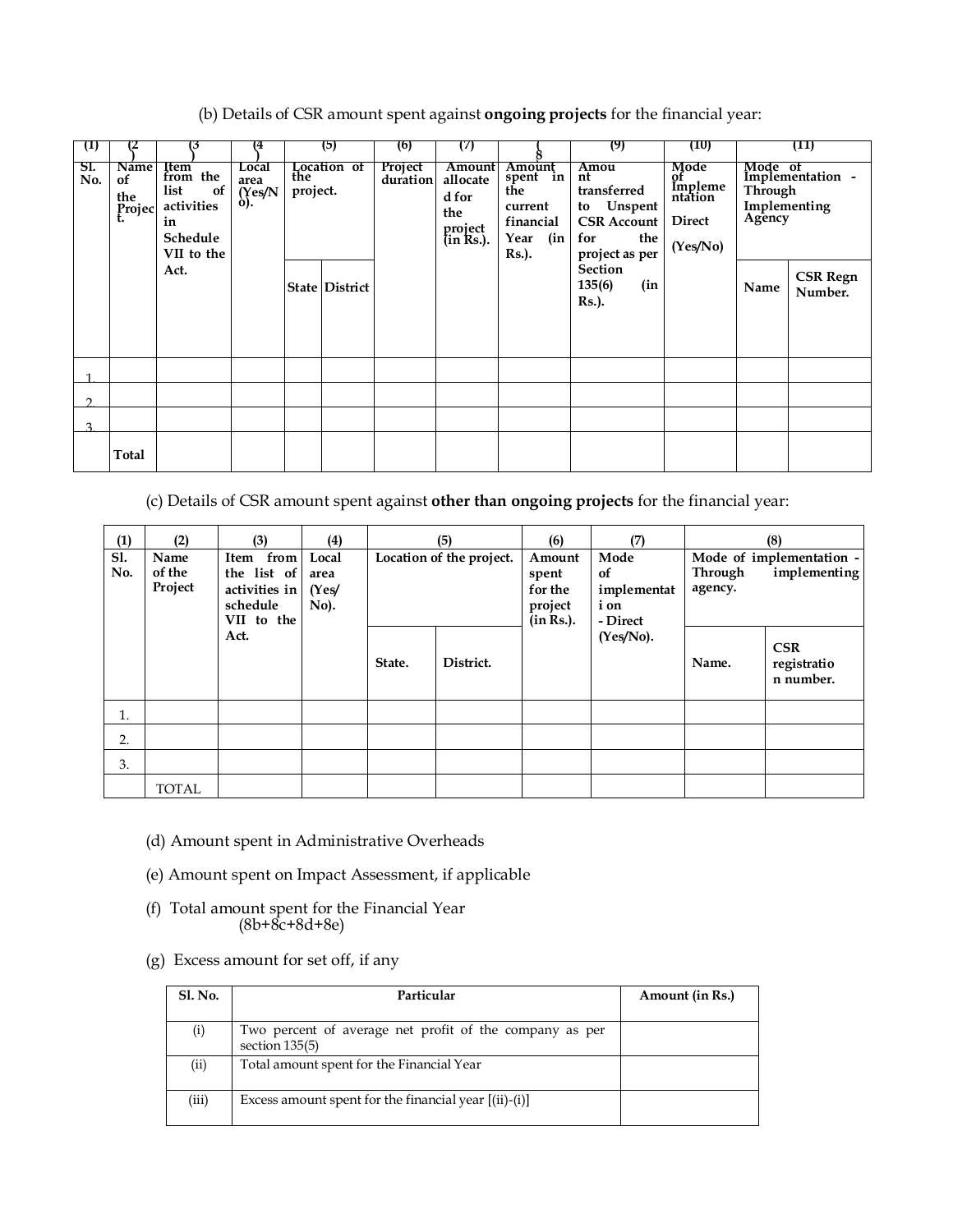| (iv) | Surplus arising out of the CSR projects or programmes or<br>activities of the previous financial years, if any |  |
|------|----------------------------------------------------------------------------------------------------------------|--|
| (v)  | Amount available for set off in succeeding financial years<br>$[(iii)-(iv)]$                                   |  |

9. (a) Details of Unspent CSR amount for the preceding three financial years:

| <b>S1.</b><br>No. | Preceding<br>Financial<br>Year. | Amount<br>transferred<br>to<br><b>CSR</b> I<br>Unspent<br>Account under | Amount<br>spent in<br>the<br>reporting<br>section 135 (6) Financial Year<br>(in Rs.). | Amount transferred to any fund<br>specified under Schedule VII as per<br>section $135(6)$ , if<br>any. | Amount<br>remaining<br>to<br>be spent |                                               |
|-------------------|---------------------------------|-------------------------------------------------------------------------|---------------------------------------------------------------------------------------|--------------------------------------------------------------------------------------------------------|---------------------------------------|-----------------------------------------------|
|                   |                                 | (in Rs.)                                                                |                                                                                       | Name<br>of the<br>Fund                                                                                 | Amount (in Rs). Date of transfer.     | in succeeding<br>financial<br>years. (in Rs.) |
| 1.                |                                 |                                                                         |                                                                                       |                                                                                                        |                                       |                                               |
| 2.                |                                 |                                                                         |                                                                                       |                                                                                                        |                                       |                                               |
| 3.                |                                 |                                                                         |                                                                                       |                                                                                                        |                                       |                                               |
|                   | <b>TOTAL</b>                    |                                                                         |                                                                                       |                                                                                                        |                                       |                                               |

(b) Details of CSR amount spent in the financial year for **ongoing projects** of the preceding financial year(s):

| (1)               | (2)            | (3)                        | (4)                                                                  | (5)                  | (6)                                                                | (7)                                                                                                | (8)                                                                                        | (9)                                                |
|-------------------|----------------|----------------------------|----------------------------------------------------------------------|----------------------|--------------------------------------------------------------------|----------------------------------------------------------------------------------------------------|--------------------------------------------------------------------------------------------|----------------------------------------------------|
| <b>S1.</b><br>No. | Project<br>ID. | Name<br>of the<br>Project. | Financial<br>in<br>Year<br>which<br>the<br>project was<br>commenced. | Project<br>duration. | Total<br>amount<br>allocated<br>for<br>the<br>project<br>(in Rs.). | Amount<br>spent on<br>the<br>project<br>in<br>the<br>reporting<br>Financial<br>Year<br>(in<br>Rs). | Cumulative<br>amount<br>spent<br>at the end<br>of reporting<br>Financial<br>Year. (in Rs.) | Status of<br>the project<br>Completed<br>/Ongoing. |
| 1.                |                |                            |                                                                      |                      |                                                                    |                                                                                                    |                                                                                            |                                                    |
| 2.                |                |                            |                                                                      |                      |                                                                    |                                                                                                    |                                                                                            |                                                    |
| 3.                |                |                            |                                                                      |                      |                                                                    |                                                                                                    |                                                                                            |                                                    |
|                   | <b>TOTAL</b>   |                            |                                                                      |                      |                                                                    |                                                                                                    |                                                                                            |                                                    |

10. In case of creation or acquisition of capital asset, furnish the details relating to the asset so created or acquired through CSR spent in the financial year

#### **(asset-wise details).**

- (a) Date of creation or acquisition of the capital asset(s).
- (b) Amount of CSR spent for creation or acquisition of capital asset.
- (c) Details of the entity or public authority or beneficiary under whose name such capital asset is registered, their address etc.
- (d) Provide details of the capital asset(s)